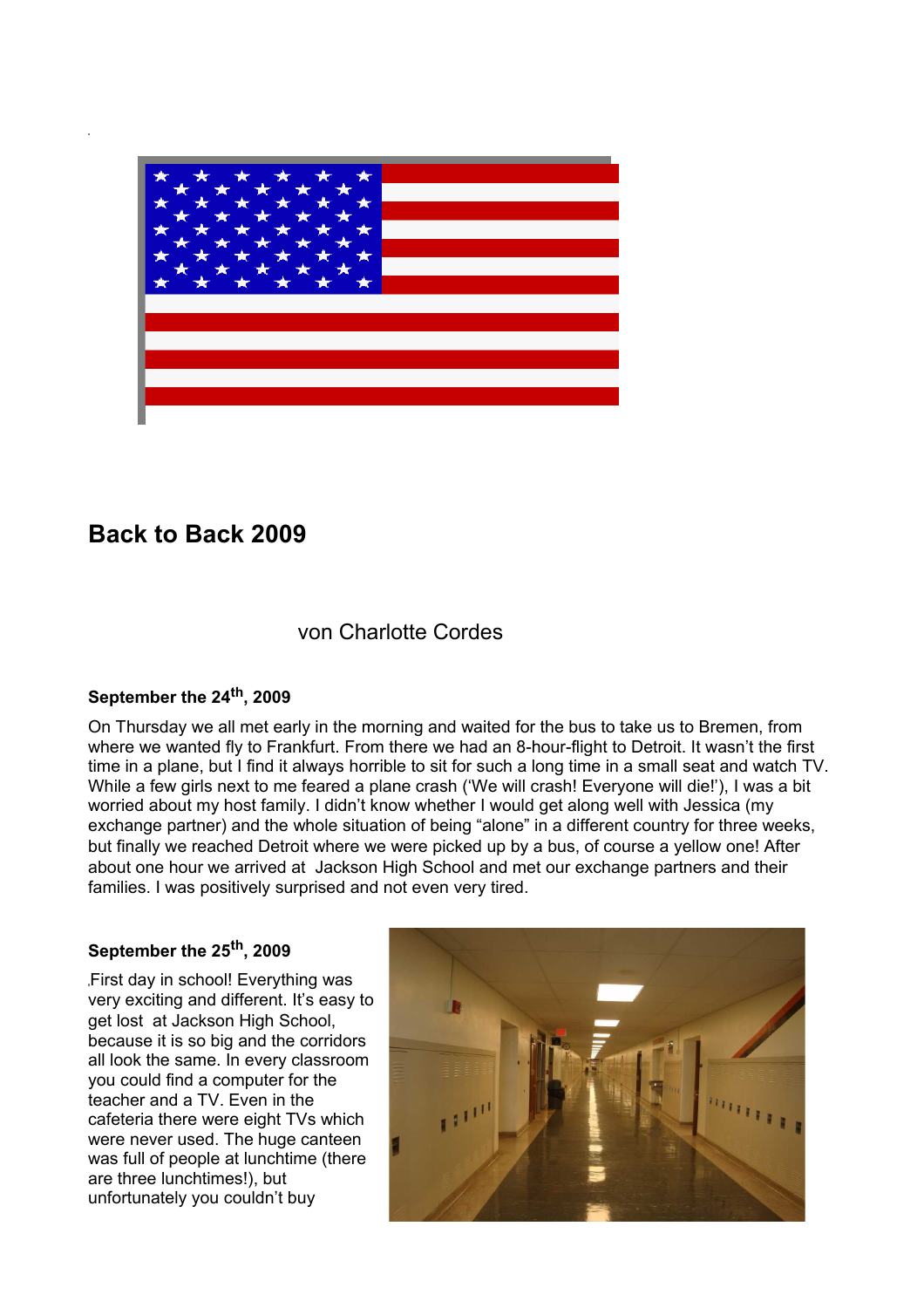anything healthy and the portions were very small.

The pupils are very nice, they're out-going and everyone wanted to know who I was and where I was from. It was a bit weird, because I got so many compliments about my clothes and my looks. I think Americans just say those things to be friendly and to start a conversation, but that's okay. I noticed that the pupils at this High School can take funny subjects like crafting or working in the library and many other different things. Some of them sound a bit weird. In Germany, you could never take "Library Work" as a subject. I am not sure if I like this system, because you don't really *learn* in the library, although it is a good thing to do.

After a while, it was a bit exhausting to listen to English all the time and to talk sense with the Americans.

In the evening, we went to a Welcome Dinner at the Lumen Christi High School, where we ate a lot of delicious food and breathed helium out of balloons. That was very funny!

After this dinner, Jessica's Mum, Amy, drove Jessica and me to the Cascades where we met some Americans with their German exchange partners. It was a big, beautiful man-made cascade. You could sit on chairs and watch it while listening to music.

Suddenly, an old woman came to us. She told us that she heard we were Germans and that she just wanted to talk to us. Then she told us for five minutes that she believed in god and that she was an angel. It was so hard not to laugh!

## **September the 26th to 27th , 2009**

This weekend we went to Ann Arbor to meet Jessica's family and to see a football match with them. On the one hand, the match was exciting, but on the other hand a bit boring, because it was so long and the atmosphere wasn't as good as in a soccer stadium. It was very exciting to see everything around this big match between Michigan and Indiana. The fans celebrated their team in the whole town. Even my host family unpacked a tent, a table, chairs and much more. Everything had the blue-yellow 'M' – for Michigan – on it.

After the match, we went Jessica's grandpa where we spent the night. The next day, the aunt and the uncle who we had met the day before came again and we ate with them and celebrated the birthday of Jessica and her aunt.

In the afternoon we left and I was shown a town called Frankenmuth, which is a "German" town.



There was a Bavarian restaurant and a "Glockenspiel". The whole thing wasn't really German, but it was very interesting to see the American way of presenting Germany.

The last thing we did was visiting Bronner's Christmas Store. I was overwhelmed of the gigantic house full of Christmas goods. I saw so much weird stuff in the store!

### **September the 28th , 2009**

This morning, we got our ID-Cards by which you can be identified as a student of Jackson High. We had to wear them around our necks and if you didn't wear them, you were in trouble. That's another thing that is really different in Germany and I didn't really understand which use the cards had.

While waiting for the cards a friend gave me his carrots. They were in a little bag made of plastic and had the size of my little finger. That was a bit strange, but the strangest thing was that they tasted like plastic or something chemical, yuck!

There wasn't any event this day, so we just stayed at home.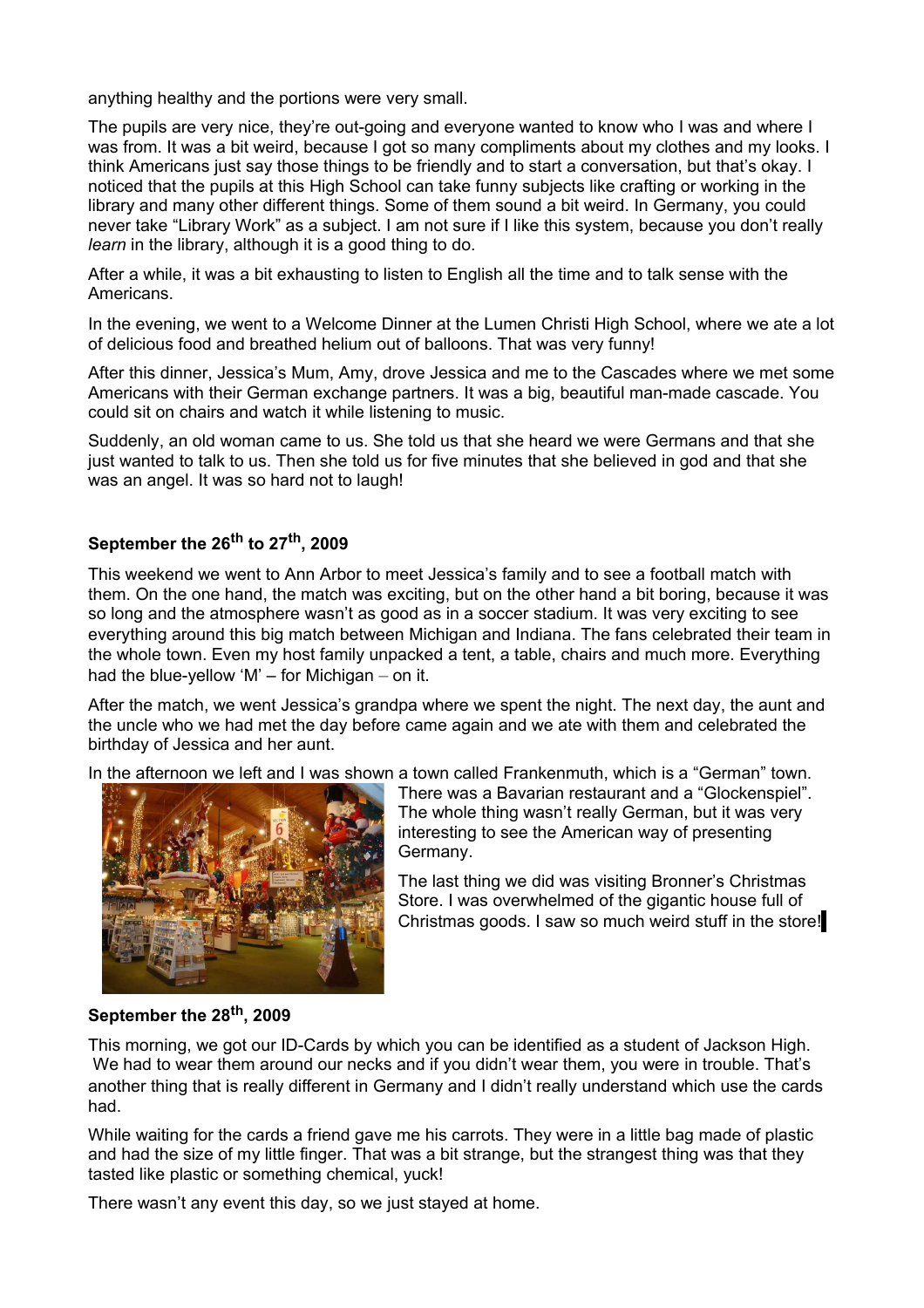#### **September the 29th , 2009**

Today we went to "Dawn Foods" which is a factory that produces mixtures for donuts and other pastries. After the guided tour through the plant we could eat donuts which was the best part of the little trip.

Afterwards we visited the old prison of Jackson. In the prison they had a gallery where they showed some paintings. A friendly woman talked about the prisoners and how they had lived there and some really funny stories about ghosts. She even believed in ghosts and said that she had a photo of herself and three ghosts - which I found a bit strange. All in all it was quite interesting in the museum, because the woman knew how to make things interesting.

So far I had met a woman who believed she was an angel and another one who believed in ghosts and I wondered who was coming next.

## **September the 30th , 2009**

The weather in Jackson was getting colder and colder and I loved it so much! In Germany it rains more, that's annoying.



The German group and a few Americans visited the "Ganton Car Museum" where a very rich man displayed a (private!)collection of 53 cars, a Coca-Cola-Collection and dolls. Some of the very old cars were over a hundred years old and he even had a copy of the "Back-to-the-Futurecar", that was awesome!

Thereafter we went by our nice yellow school bus to the "Flavour Fruit Farm" at which the best apples in the world are grown (We were allowed to taste them.). There was also a corn maze which was very funny, because we lost the way and didn't want to use the official ways, we laughed a lot and I think it was one of the best

things we did.

On the way back to the High School we made a stop at a mall where some of us went to "Maggie Moo's". That's a special ice cream parlour and I liked it very much, but I learned that American sizes are very different from German sizes. I ordered an American "mini" and got a German "medium"!

#### **October the 1st, 2009**

Today we went to the YMCA, a fitness studio in Jackson, where you can find many opportunities to work out. There was a swimming-pool, many gyms, an indoor track, of course a room full of machines, a lot of other rooms I can't describe and you could climb and play squash and basketball etc. It was a lot of fun to move and play with the others. In the fitness center, they had a little snack bar where I ate a huge delicious sandwich, the best I had in America since we had arrived!

I thought it would be nice to meet some Americans or Germans in the afternoon, but Amy used the car every day to drive to her work, so Jessica couldn't have taken me to visit anyone, that was a bit sad.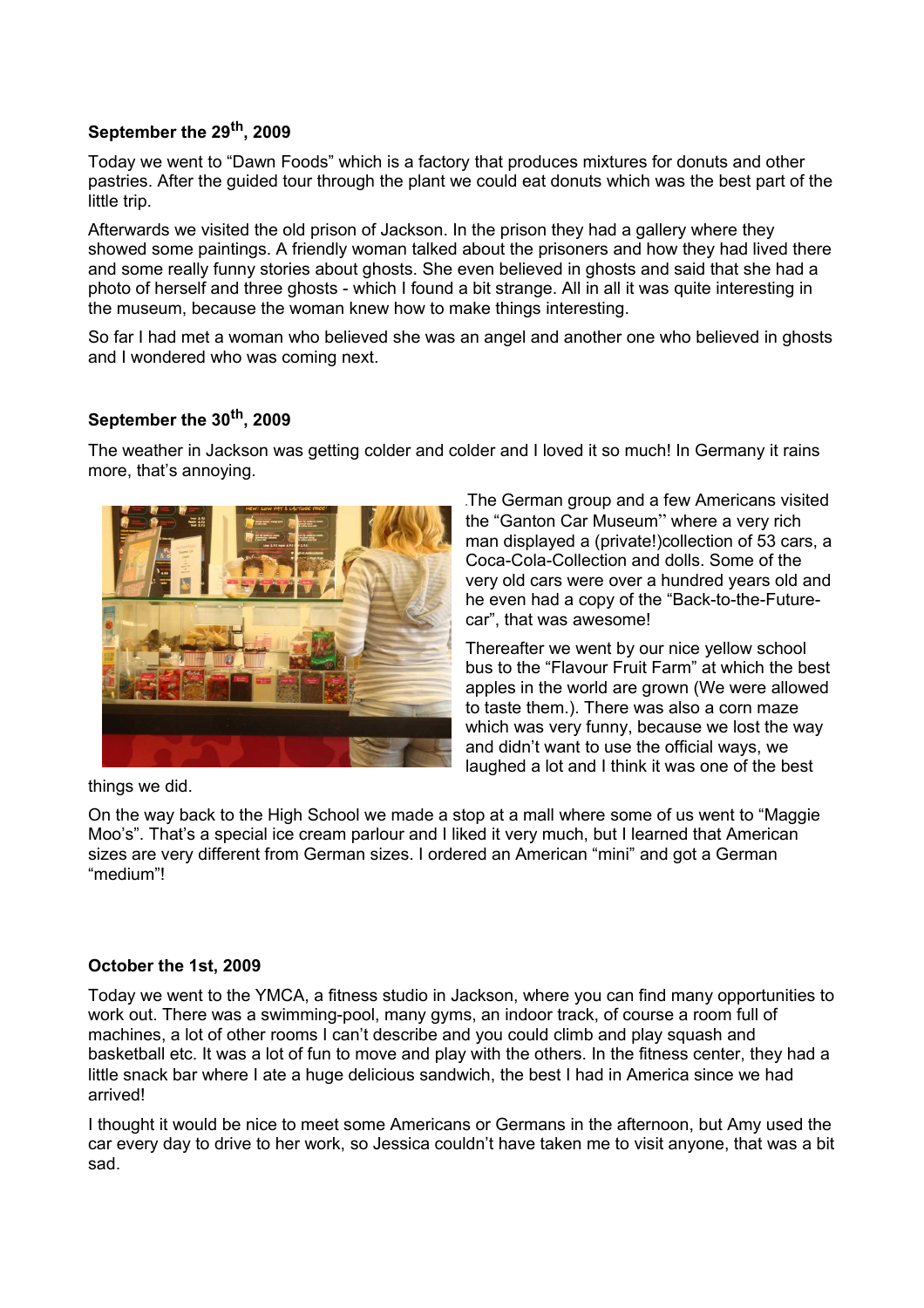#### **October the 2nd, 2009**

A rainy day, very cozy. In the morning, we went by bus to the University of Michigan in Ann Arbor. A very old German teacher who had gone to the university herself – 1000 years ago she said – told us about the buildings of the campus we could see – or could not see, because it was so rainy. After the tour we went to Briarwood Mall in Ann Arbor and everyone was very excited happy to go shopping. Shopping in big malls is very easy, because you don't get wet and the stores are very close, although I love to go shopping in the city with all the different stores and boutiques, it's just much more charming. On the tour back I fell asleep because I was so tired.

In the evening I met the father of Jessica who was very friendly. We went to eat sandwiches (mmh..!) and after that we wanted to see the football match of the Jackson High School. It was quite boring, but very funny, because we met all the other Germans. Afterwards Jessica's mum drove us to Brady's house where they had a bonfire. We saw many Germans and Americans again and had a lot of fun! The bonfire was definitely one of the best things.



## **October the 3rd, 2009**

Finally, I had a good night's rest! That was great. The night before I arranged to meet some friends in the Westwood Mall and we managed to shop for more than four hours. I was totally exhausted after that. In the evening a friend of Jessica's came and we watched a movie while eating pizza - a nice and relaxed Saturday.

## **October the 4 th , 2009**

This day, church was on the family's schedule (Just two projectors this time!) followed by a church breakfast.

About midday Amy, Jessica and I went to a "Fall-Festival" where pumpkins and too salty popcorn were sold and you could see how the people lived in this area of America a hundred years ago, which was very interesting.

When it started raining we went inside the "Ella Sharp Museum". Borrrring! That's all I have to say.

I think it's really practical that you can find a water dispenser in almost every public building -in the school, in the fitness center etc...

## **October the 5 th , 2009**

The week started with a day in school. I met the others again in room 129. We were divided into groups of four pupils and were told to prepare a German lesson for little kids at the Middle School, that sounded exciting.

After that we went to Westwood Mall and the "Parlor". The Parlor is a quiet famous place with nice red seats and old-fashioned accessories. We ate a "Mini-Sundae" and once more I got the feeling that Americans have a different notion of "mini". Five pupils ordered "Dare to be great", which contains 21 scoops, nuts, cherries and much more you don't want to imagine. At the end, there was just a soup of everything left.

This evening, I tried nachos. That was the first time in my life and I was surprised that I liked them.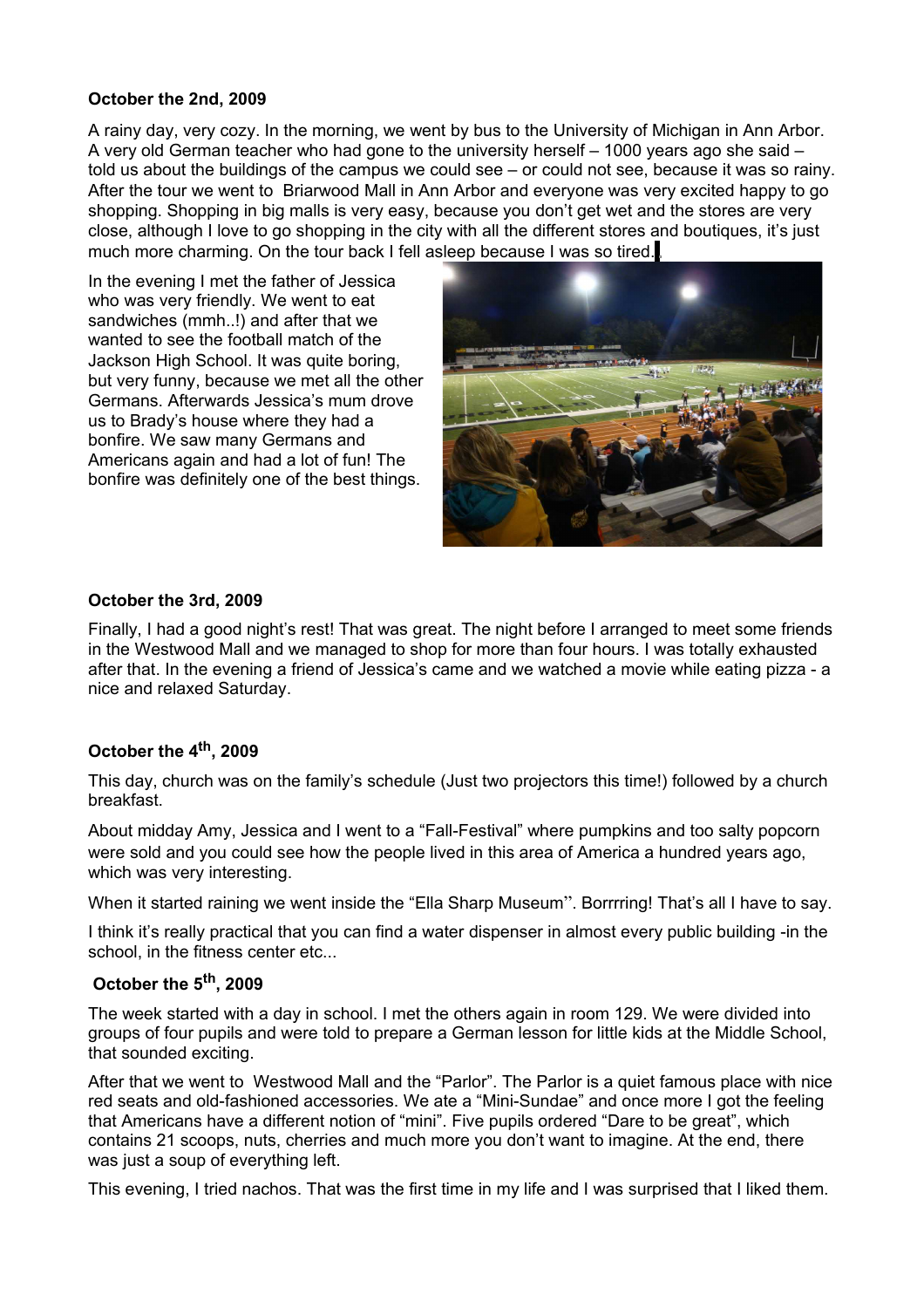## **October the 6 th , 2009**

Today we visited the planetarium of JHS. We were all impressed that a school had an own planetarium. There was a teacher who told us some really interesting things about the universe, but I just couldn't understand how some people see whole men and animals in a few stars.

Afterwards we went t the Elementary School where we wanted to teach the little kids a bit of German. They were so sweet!

In the afternoon we didn't do anything – again.

## **October the 7 th , 2009**



Chicago! We were so excited! Finally we sat on the bus, 300 miles ahead. But the ride was funny with all the other people, so after a short time we were on top of the hugest tower in Chicago. It was an amazing feeling to stand in a box of glass and to see all these long streets in the sunlight with little cars and the blue lake!

By coach we went to a museum. First place to go: Mc Donald's, what else? Then we had 45 minutes in the museum, but my group just wanted to push the buttons to hear the ducks croak, it was very funny! We were too silly, so at the end we just relaxed on a bench and that

was really necessary, because afterwards we went shopping which was very exhausting. Our group was too big, everyone had different idea on where to go and all in all it was funny, but very stressful.

## **October the 8 th , 2009**

It was hard to wake up this morning because I was so tired and the day in school was quiet boring.

In the afternoon there was nothing to do so I went by bike to a park to go jogging. I really missed sport! It was chilly outside, but it was good to run and not to think about homework.



## **October the 9 th , 2009**

This morning the seniors of JHS had to go the auditorium. There was a man who wanted to sell a lot of stuff like pullovers, T-shirts, jewellery and cards for their graduation. The pupils spent a lot of money on these items, which I found a bit strange. The man was a real entertainer and he made the pupils believe that they really needed all this stuff.

In the evening, Amy drove us to a football game of JHS and it was so chilly again! After that we went to the "Rock and Bowl". We got pizza and drinks for free, but unfortunately there was no rock music, so it didn't deserve its name, but we had a lot of fun, although I was very, very bad.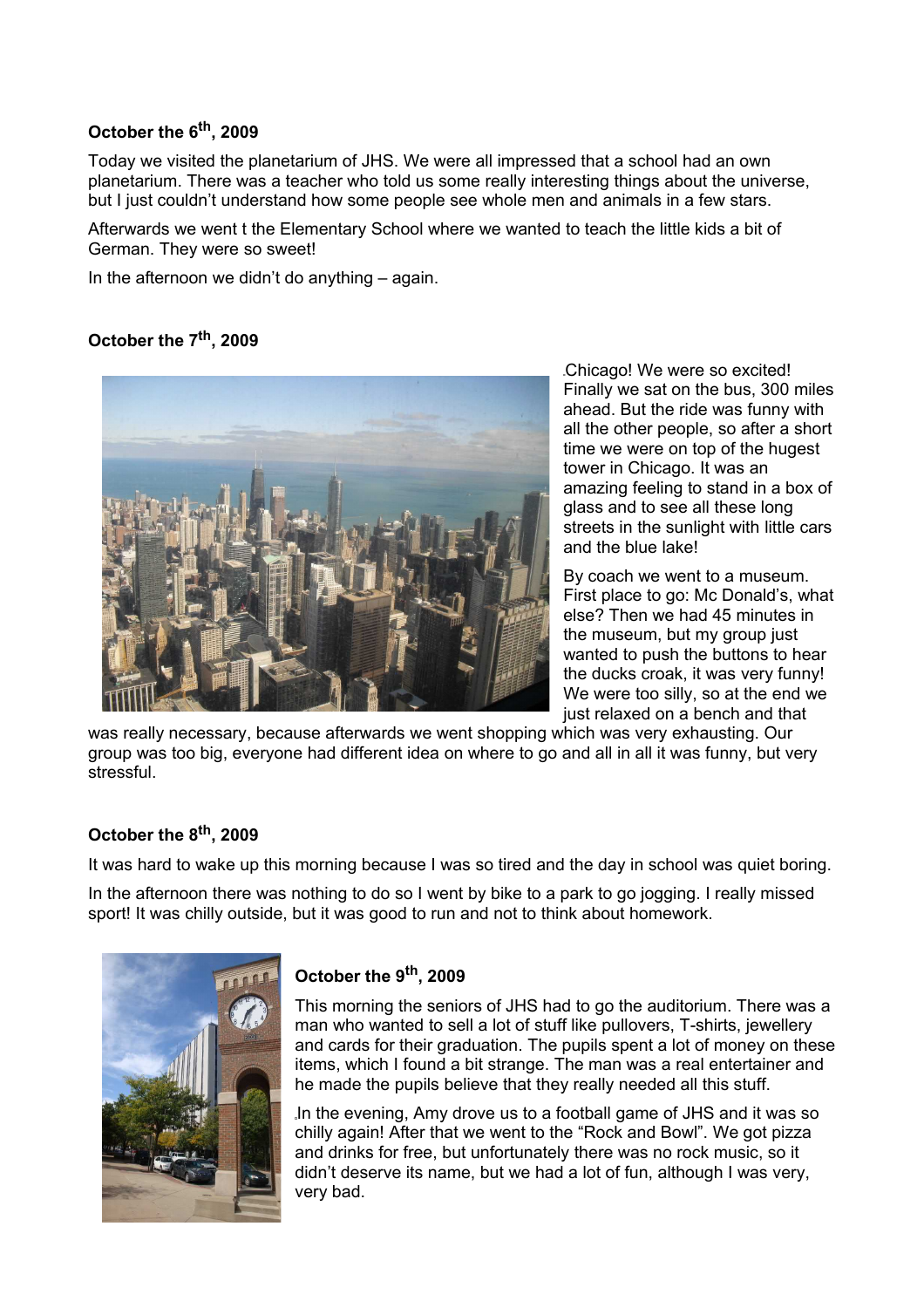## **October the 10th , 2009**

Yippee! I slept until half past 10, it was really necessary. Around midday, Layne and Henrike picked me up. Together we went to the Coffee Shop. I drank something very delicious although I wasn't sure whether it was coffee, but there was a really nice ambiance. Afterwards we went to two antique shops. I saw some really nice things, but everything was too expensive. Layne showed us the theatre of Jackson. I was overwhelmed! It was a huge old hall with red seats. Awesome! Unfortunately I couldn't take a picture, because my camera didn't work.

In the evening we watched a movie and ate sandwiches. Americans really know how to do them!

## **October the 11th , 2009**

Church, again. At 7:30 am! And after the service we had to listen to a man who talked with all these old people about the bible, one hour! I wanted to sleep and I didn't understand a word. I was in a very bad mood.

Then we went to a farm where pumpkins were sold. We bought some very nice and big specimen. We carved them in the evening and gave them faces, it was a lot of fun. At home I always forget to do it. America is famous for Halloween and I'm so glad that we were not there for Halloween, so I didn't have to go to one if these parties.

## **October the 12th , 2009**

This day was very empty, there was nothing to do and school was boring. In the evening we went to a mall to buy a bag and some food for the plane.

## **October the 13th , 2009**

Today, "job-shadowing" was on the schedule. I went to a protestant elementary school and kindergarten. The kids were very cute and friendly. They prayed a lot and there were just 12 kids in a class which is very good thing, I think.

At 1 o' clock I was home again and started directly with baking a cake and pancakes for the "Goodbye party". I finished everything at 5 o' clock and was very stressed and annoyed. Unfortunately, Jessica couldn't help me, because she was ill. In the evening, I went with Jessica's father to the "Good-bye party". It was a nice ending and the people brought delicious food.

## **October the 14th , 2009**

Last day! We were all excited and a bit sad, too. But we didn't have much time in the morning to be excited, because we visited Northwest High School. Northwest is a school in Jackson, but not as big as JHS.

Some pupils greeted us with self-made posters. Every German went with a pupil of Northwest High School to his lessons. Northwest had nice gardens and good food! I was with Katie in a Math lesson and it was *so easy* for me to answer the exercises and I'm not good in Math, not at all. Some pupils were even *older* than me and it was just so easy. Unbelievable… If I went to this school I could get an A.

Everyone was very friendly and I noticed again that there were a lot of cool subjects. Katie had a subject where they read literature by women. But I got the feeling (again) that the pupils didn't pay much attention to their teachers although the lesson could have been quite funny.